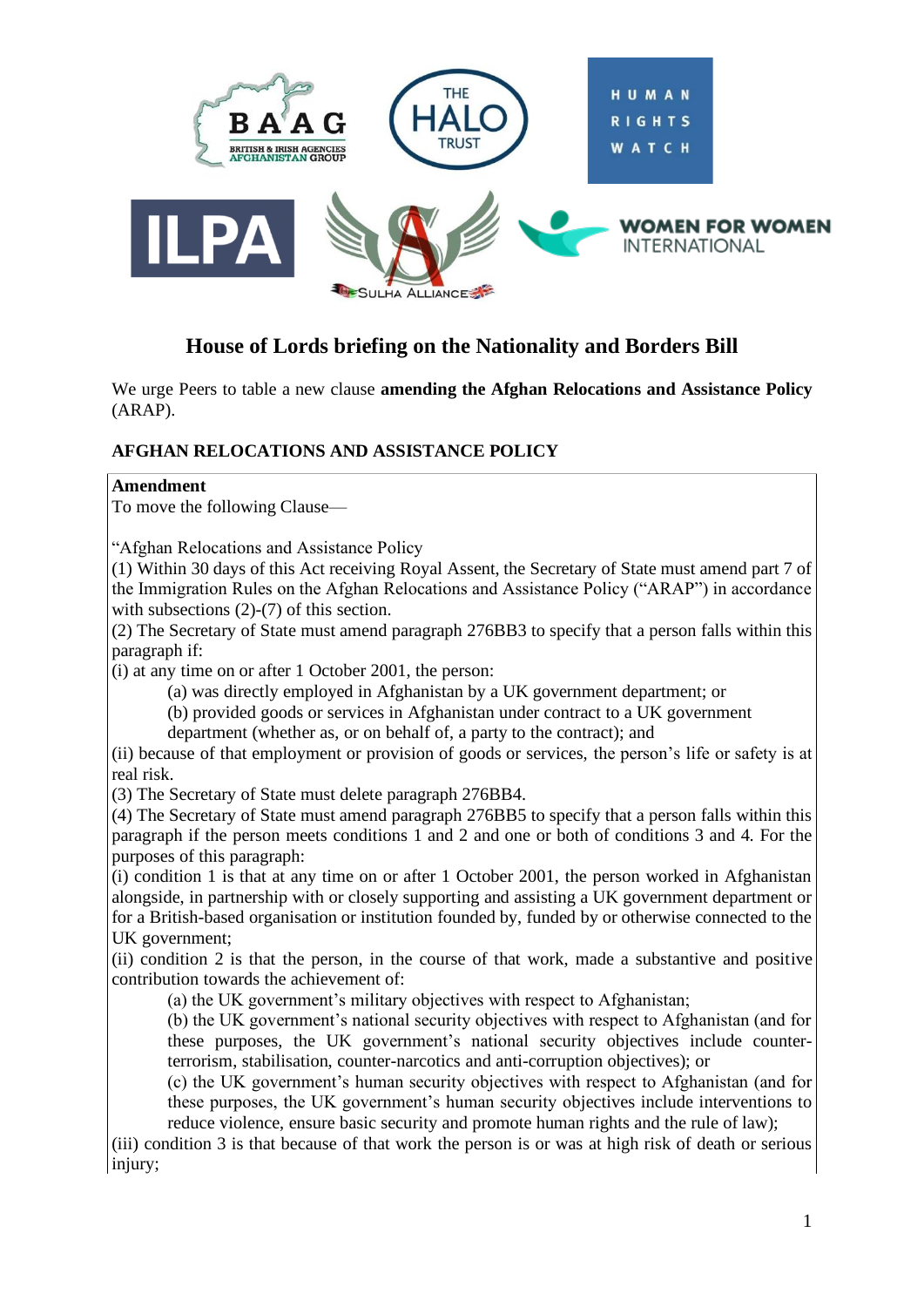(iv) condition 4 is that the person holds information the disclosure of which would give rise to or aggravate a specific threat to the UK government or its interests.

(5) The Secretary of State must amend paragraph 276BB2 to reflect subsections (2)-(4) of this section.

(6) The Secretary of State must insert into the Immigration Rules a route for additional family members of locally employed staff to apply in exceptional circumstances for relocation, and ensure this is no less favourable than that contained in the Home Office's Additional guidance on the eligibility of additional family members under the Afghan locally employed staff relocation schemes, published 04 June 2021.

(7) The Secretary of State must specify in the Immigration Rules that any decision to exclude a person who would otherwise be eligible for the ARAP scheme must be made in accordance with the exclusion criteria set out in Article 1F of the 1951 Refugee Convention, and provide independent and transparent due process guarantees in relation to any exclusion decision, including disclosure of relevant information and evidence and rights of appeal.

#### **Member's explanatory statement**

This new Clause would expand eligibility for ARAP by amending the Immigration Rules. It would insert into the Rules a relocation route for additional family members, which can be no less favourable than the current Home Office guidance, and limit the basis on which persons, who would otherwise be eligible for relocation under ARAP, can be excluded from the scheme.

### **Briefing**

This amendment remedies three critical problems with the ARAP scheme and the associated Immigration Rules [\(Immigration Rules part 7: other categories\):](https://nam02.safelinks.protection.outlook.com/?url=https%3A%2F%2Fwww.gov.uk%2Fguidance%2Fimmigration-rules%2Fimmigration-rules-part-7-other-categories&data=04%7C01%7Cahmedy%40hrw.org%7Cd2ebd0581f1142d9417b08d9e7fb1f40%7C2eb79de4d8044273a6e64b3188855f66%7C0%7C0%7C637795888189923597%7CUnknown%7CTWFpbGZsb3d8eyJWIjoiMC4wLjAwMDAiLCJQIjoiV2luMzIiLCJBTiI6Ik1haWwiLCJXVCI6Mn0%3D%7C2000&sdata=pEH5CewAanZZd87dEhB25cOjbMbXlMTT5KI5DJkC3Hc%3D&reserved=0)

#### **1) Broadens and clarifies the eligibility criteria**

Many Afghans who worked for and with the UK Government remain excluded from the ARAP scheme, including those who made a vital contribution to the UK's security objectives in Afghanistan and who, due to that contribution, live in fear for their own and their family's safety.

The UK Government has introduced two schemes for the relocation and resettlement of Afghan nationals and certain family members: (1) the ARAP scheme<sup>1</sup> for Afghans who worked with the UK Government in Afghanistan and  $(2)$  the Afghanistan Citizens Resettlement Scheme  $(ACRS),<sup>2</sup>$ which will resettle up to 20,000 vulnerable and at-risk Afghans in the UK over the coming years.

The ARAP scheme was a significant improvement on the previous policies that determined the UK's support to its former interpreters and other staff. However, since its inception, Human Rights Watch and others have criticised the scheme for being too restrictive.<sup>3</sup> Nonetheless, in December 2021, the Government **further narrowed eligibility**, including heightening risk thresholds to

[<https://committees.parliament.uk/writtenevidence/40188/pdf> accessed 22 February 2022;](https://committees.parliament.uk/writtenevidence/40188/pdf/) Human Rights Watch,

'Submission to the UK Foreign Affairs Committee Inquiry into Afghanistan' (November 2021)

<sup>&</sup>lt;sup>1</sup> Ministry of Defence, Afghan Relocations and Assistance Policy: further information on eligibility criteria, offer details and how to apply (updated 17 February 2022) [<www.gov.uk/government/publications/afghan-relocations-and-assistance](http://www.gov.uk/government/publications/afghan-relocations-and-assistance-policy/afghan-relocations-and-assistance-policy-information-and-guidance)[policy/afghan-relocations-and-assistance-policy-information-and-guidance>](http://www.gov.uk/government/publications/afghan-relocations-and-assistance-policy/afghan-relocations-and-assistance-policy-information-and-guidance) accessed 22 February 2022.

<sup>&</sup>lt;sup>2</sup> Home Office, 'Afghan citizens resettlement scheme' (published 18 August 2021) [<www.gov.uk/guidance/afghan-citizens](http://www.gov.uk/guidance/afghan-citizens-resettlement-scheme)[resettlement-scheme>](http://www.gov.uk/guidance/afghan-citizens-resettlement-scheme) accessed 22 February 2022.

<sup>&</sup>lt;sup>3</sup> Human Rights Watch, 'Letter to UK Prime Minister Boris Johnson Regarding the Human Rights Crisis in Afghanistan' (20 August 2021) [<www.hrw.org/news/2021/08/20/letter-uk-prime-minister-boris-johnson-regarding-human-rights-crisis](https://www.hrw.org/news/2021/08/20/letter-uk-prime-minister-boris-johnson-regarding-human-rights-crisis-afghanistan)[afghanistan;](https://www.hrw.org/news/2021/08/20/letter-uk-prime-minister-boris-johnson-regarding-human-rights-crisis-afghanistan) Sulha Alliance, 'Written evidence submitted by the Sulha Alliance'

[<sup>&</sup>lt;www.hrw.org/news/2021/12/07/submission-uk-foreign-affairs-committee-inquiry-afghanistan>](https://www.hrw.org/news/2021/12/07/submission-uk-foreign-affairs-committee-inquiry-afghanistan) accessed 22 February 2022.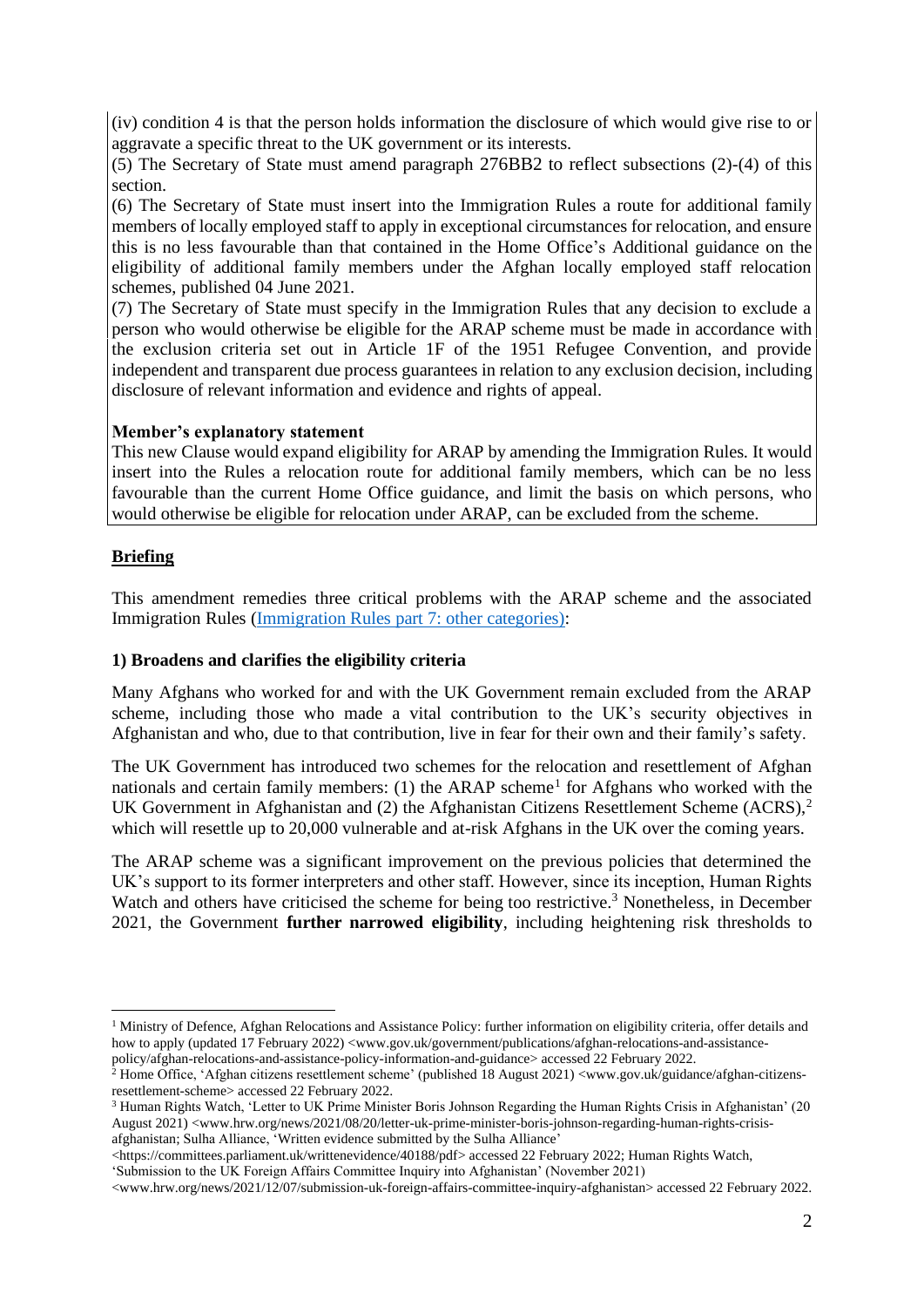levels that are unduly restrictive. <sup>4</sup> Furthermore, the Government has now indicated that some of those evacuated during and since the UK's withdrawal in August 2021 (approximately 6,500 Afghans), as well as those who were called up for evacuation but did not make it on the evacuation flights, will be counted under the ACRS scheme, **thereby significantly reducing the number of places** available within the ACRS and making it imperative that the ARAP is not unduly restrictive and adequately captures those who worked for and with the UK Government in Afghanistan, including those who furthered the UK's security interests.<sup>5</sup> In terms of numbers, the UK Government has agreed to settle significantly fewer Afghans than some other countries, including Canada which has committed to resettling 40,000 Afghans.<sup>6</sup>

### **(a) Afghans directly employed by and contractors who provided goods and services to the UK Government in Afghanistan**

This amendment would ensure that all Afghans who worked for the UK government, whether as direct employees, contractors providing linguistic services, or other contractors who provided goods and services to a UK Government department in Afghanistan, whose life or safety is at real risk because of that work are eligible for relocation under category 1 of the ARAP scheme.

It would reduce the risk threshold for direct employees in paragraph 276BB3 from "high and imminent risk" to "real risk" and expand it to include not only risk to life, but also to safety. The current threshold is high and evidentially difficult to meet, requiring persons to show not only the likelihood of risk but also that there is an immediate and impending threat. At present, the ARAP scheme features a range of thresholds for Afghans, including "high and imminent risk", "safety is at risk", "elevated risk of targeted attacks" and "high risk of death or serious injury". The Government should borrow from the "real risk" test currently employed by the UK Government in the asylum context and Article 3 European Convention on Human Rights when assessing risk, which is a well-established and well-understood test that can provide interpretative guidance. For example, the Home Office's "Asylum Policy Instruction" provides that the level of proof required is that of a "reasonable degree of likelihood", used interchangeably with "a real risk", and acknowledges that this standard is appropriate "because of what is potentially at stake – the individual's life or liberty - and because asylum seekers are unlikely to be able to compile and carry dossiers of evidence...".<sup>7</sup>

Contractors who provided linguistic services to the armed forces as well as contractors who provided goods or other services to the UK in Afghanistan would also be included within paragraph 276BB3, reducing the risk threshold for the latter, and removing the other onerous requirements that they would be required to meet under what is currently paragraph 276BB4.

### **(b) Those who supported the UK Government's Security Objectives in Afghanistan**

The amendment would also ensure that Afghans who worked in Afghanistan alongside, in partnership with, or closely supporting and assisting a UK Government department and who made a substantive and positive contribution towards the achievement of the UK's security

<sup>5</sup> Home Office, 'First family resettled under Afghan Citizens Resettlement Scheme' (6 January 2022)

 $\langle$ https://assets.publishing.service.gov.uk/government/uploads/system/uploads/attachment\_data/file/397778/ASSESSING\_C [REDIBILITY\\_AND\\_REFUGEE\\_STATUS\\_V9\\_0.pdf>](https://assets.publishing.service.gov.uk/government/uploads/system/uploads/attachment_data/file/397778/ASSESSING_CREDIBILITY_AND_REFUGEE_STATUS_V9_0.pdf) accessed 22 February 2022.

<sup>4</sup> Statement of Changes in Immigration Rules HC 913 (14 December 2021)

[<sup>&</sup>lt;https://assets.publishing.service.gov.uk/government/uploads/system/uploads/attachment\\_data/file/1040410/E02701506\\_HC](https://assets.publishing.service.gov.uk/government/uploads/system/uploads/attachment_data/file/1040410/E02701506_HC_913_Immigration_Rules__PRINT_.pdf) [\\_913\\_Immigration\\_Rules\\_\\_PRINT\\_.pdf>](https://assets.publishing.service.gov.uk/government/uploads/system/uploads/attachment_data/file/1040410/E02701506_HC_913_Immigration_Rules__PRINT_.pdf) accessed 22 February 2022.

[<sup>&</sup>lt;www.gov.uk/government/news/first-family-resettled-under-afghan-citizens-resettlement-scheme>](http://www.gov.uk/government/news/first-family-resettled-under-afghan-citizens-resettlement-scheme) accessed 22 February 2022[; https://hansard.parliament.uk/commons/2022-01-20/debates/DC164A08-FC2A-498F-A4E8-](https://hansard.parliament.uk/commons/2022-01-20/debates/DC164A08-FC2A-498F-A4E8-D1E83D339944/BritishCouncilStaffAfghanistan)

[D1E83D339944/BritishCouncilStaffAfghanistan>](https://hansard.parliament.uk/commons/2022-01-20/debates/DC164A08-FC2A-498F-A4E8-D1E83D339944/BritishCouncilStaffAfghanistan) accessed 22 February 2022.

<sup>6</sup> Government of Canada, 'Supporting Afghan nationals: About the special programs'

[<sup>&</sup>lt;https://www.canada.ca/en/immigration-refugees-citizenship/services/refugees/afghanistan/special-measures.html>](https://www.canada.ca/en/immigration-refugees-citizenship/services/refugees/afghanistan/special-measures.html) accessed 22 February 2022.

<sup>7</sup>Home Office, Asylum Policy Instruction: Assessing credibility and refugee status (version 9.0, published 6 January 2015)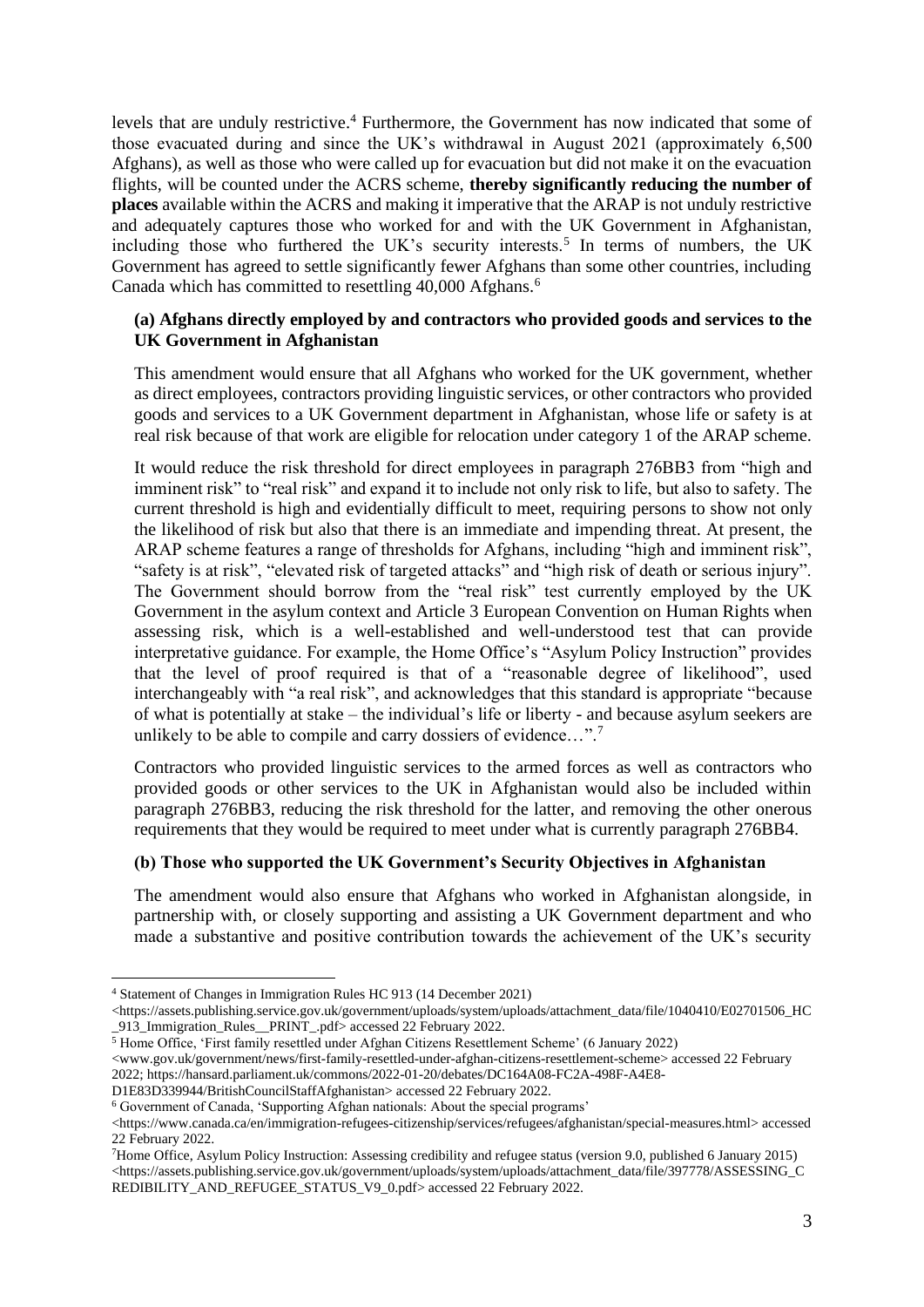objectives, including stabilisation and human security objectives, and who because of that work are or were at high risk of death or serious injury, are also eligible for the scheme. It does this by explicitly including "stabilisation" as part of the government's national security objectives and including Condition 2(c), which provides for human security objectives as an additional category.

The UK Government's overarching objectives in Afghanistan were underpinned and informed by its work on stabilisation and human security.<sup>8</sup> In advancement of its broad security objectives in conflict-affected contexts, the UK Government undertakes stabilisation interventions, as it did in Afghanistan, to support "local and regional partners in conflict-affected countries to reduce violence, ensuring basic human security, and facilitating peaceful political deal-making, which all provide a foundation for building long-term stability".<sup>9</sup> This encompasses the promotion of human rights, the rule of law and adoption of a gender-sensitive approach and is closely intertwined with the UK's military and national security objectives.<sup>10</sup>

[Fatima Ahmadi,](https://www.theguardian.com/world/2021/nov/14/i-loved-my-job-in-the-police-then-the-taliban-came-for-me) a former Afghan police officer and survivor of domestic violence and forced marriage, remains stranded in Islamabad with her two young sons. Her life and safety are at real risk, with all former police officers being potentially at risk, which is compounded by female police officers being deemed to have severely violated Taliban views of acceptable gender norms and her personally speaking out, based on her own experience, about the abusive conditions within the Afghanistan National Police for female officers. Ms Ahmadi was one of the pioneering female police officers and soldiers who took on the task of joining and bringing gender integration to the Afghan security forces. Afghanistan is one of the focus countries for the UK's National Action Plan on Women Peace and Security (WPS)<sup>11</sup> and the Government has described "Security and Justice" as one of its three WPS strategic objectives in Afghanistan and has sought "to promote women's influence and leadership in the security sector".<sup>12</sup> Despite her contribution to the UK's security objectives in Afghanistan, the UK has failed to include such persons within ARAP's scope.

British-based organisations or institutions founded by, funded by or otherwise connected to the UK Government would also be included within the ARAP scheme, and would address the gap identified by Lord Kerr of Kinlochard within the scheme at present and the amendment tabled in Committee stage, as the British Council and BBC World Service are not UK Government departments.<sup>13</sup> This would align the UK with other countries that operate similarly broad schemes, such as the United States.<sup>14</sup>

The amendments set out above will ensure that the ARAP scheme properly encompasses those who worked for or with the UK Government in Afghanistan including in furtherance of its security objectives, and whose life and safety are now at real risk because of that work. The

<sup>8</sup> Stabilisation Unit, 'The UK Government's approach to Stabilisation: A guide for policy makers and practitioners' (published 19 December 2018) page 31, para 1 [<https://www.gov.uk/government/publications/the-uk-governments](https://www.gov.uk/government/publications/the-uk-governments-approach-to-stabilisation-a-guide-for-policy-makers-and-practitioners)[approach-to-stabilisation-a-guide-for-policy-makers-and-practitioners>](https://www.gov.uk/government/publications/the-uk-governments-approach-to-stabilisation-a-guide-for-policy-makers-and-practitioners) accessed 22 February 2022.

<sup>9</sup> Ibid. <sup>10</sup> Ibid.

<sup>&</sup>lt;sup>11</sup> HM Government, UK National Action Plan on Women, Peace & Security 2018 - 2022 (January 2018)

[<sup>&</sup>lt;https://assets.publishing.service.gov.uk/government/uploads/system/uploads/attachment\\_data/file/1022064/FCO1215-](https://assets.publishing.service.gov.uk/government/uploads/system/uploads/attachment_data/file/1022064/FCO1215-NAP-Women-Peace-Security-ONLINE_V2.pdf) [NAP-Women-Peace-Security-ONLINE\\_V2.pdf>](https://assets.publishing.service.gov.uk/government/uploads/system/uploads/attachment_data/file/1022064/FCO1215-NAP-Women-Peace-Security-ONLINE_V2.pdf) accessed 22 February 2022.

<sup>&</sup>lt;sup>12</sup> HM Government, UK National Action Plan on Women, Peace & Security 2018 - 2022: Annual Report to Parliament 2020, page 9-10

[<sup>&</sup>lt;https://assets.publishing.service.gov.uk/government/uploads/system/uploads/attachment\\_data/file/978646/UK\\_National\\_A](https://assets.publishing.service.gov.uk/government/uploads/system/uploads/attachment_data/file/978646/UK_National_Action_Plan_on_Women__Peace_and_Security_2018_to_2022_annual_report_to_Parliament_December_2020.pdf) [ction\\_Plan\\_on\\_Women\\_\\_Peace\\_and\\_Security\\_2018\\_to\\_2022\\_annual\\_report\\_to\\_Parliament\\_December\\_2020.pdf>](https://assets.publishing.service.gov.uk/government/uploads/system/uploads/attachment_data/file/978646/UK_National_Action_Plan_on_Women__Peace_and_Security_2018_to_2022_annual_report_to_Parliament_December_2020.pdf) accessed 22 February 2022.

<sup>13</sup> HL Deb 10 February 2022, Vol 818, Col 1954.

<sup>&</sup>lt;sup>14</sup> US Department of State, 'U.S. Refugee Admissions Program Priority 2 Designation for Afghan Nationals' (Fact sheet, 2 August 2021) [<www.state.gov/u-s-refugee-admissions-program-priority-2-designation-for-afghan-nationals/>](http://www.state.gov/u-s-refugee-admissions-program-priority-2-designation-for-afghan-nationals/) accessed 23 February 2022.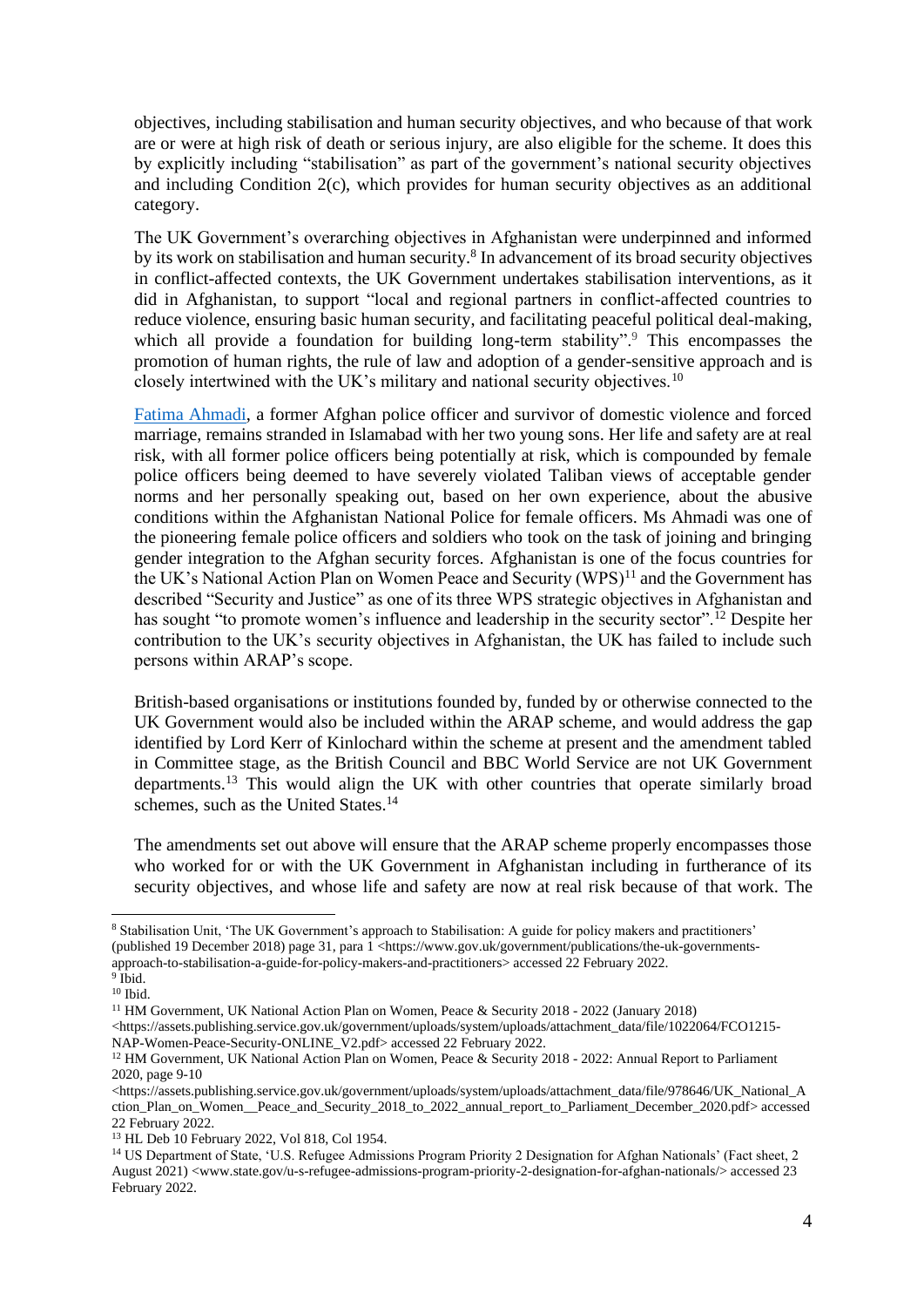consequences of not doing so are grave. Either such persons remain at real risk to their life and safety in Afghanistan or they may feel they have no choice but to attempt unsafe means of travel. It was recently reported that an [Afghan soldier who had reportedly served alongside British](https://www.thetimes.co.uk/article/children-and-babies-among-600-migrants-to-cross-channel-from-france-today-vshrwg7pv)  [forces in Afghanistan](https://www.thetimes.co.uk/article/children-and-babies-among-600-migrants-to-cross-channel-from-france-today-vshrwg7pv) was among those rescued crossing the English Channel. Moreover, the UK has a moral responsibility to provide protection to those who, when the United Kingdom was in need, worked for or with the United Kingdom including in furtherance of its security objectives, and whose life or safety is now at risk due to that work.

### **2) Narrows the exclusion criteria and provides procedural safeguards for such exclusion decisions**

Currently, the criteria set out in Part 9 of the Immigration Rules for those who can be excluded under ARAP on security grounds are vague and far-reaching; all such decisions are taken behind closed doors by Home Office officials, with the applicant unaware of the evidence against them and no right of appeal. The review process only takes place through a 'contact us form'.<sup>15</sup> In [a letter](https://www.gov.uk/government/speeches/afghan-relocation-and-assistance-policy) of 3 August 2021, the Home Secretary and Defence Secretary explained that Locally Engaged Staff who were dismissed from employment by the UK in Afghanistan are excluded from relocation if their dismissal was (1) based on serious security concerns at the time, (2) for activities that would be criminal offences in the UK, or (3) activities or offences which either had or could have had 'serious consequences'. There is no definition of what constitutes 'serious consequences' nor how it is determined whether such consequences 'could have' occurred.

This amendment would replace the current exclusion criteria<sup>16</sup> and instead borrow from relevant international standards, specifically the criteria for exclusion from refugee status set out in Article 1F of the 1951 Refugee Convention and relevant UK law that implements this provision so that the only persons, who would otherwise be eligible, who are explicitly excluded from benefiting from ARAP are those who have committed a crime against peace, a war crime, a crime against humanity, or another serious non-political crime, or acts contrary to the purposes and principles of the United Nations. This takes account of the serious consequences of excluding Afghans who worked for and with the UK Government, whose life or safety is now at risk because of this work, from ARAP and provides for independent and transparent due process guarantees for exclusion, including disclosure of relevant information and evidence and rights of appeal.

#### **3) Inserts into the Immigration Rules a route for the relocation of additional family members**

Finally, the amendment would insert into the Immigration Rules a route for additional family members of locally employed staff to apply for relocation on terms no less favourable than those contained in the Government's current guidance on relocating additional family members (meaning anyone beyond a spouse, partner, and children under the age of 18 at the time of application).<sup>17</sup> This amendment ensures that persons now at risk because of their relative's relationship with the UK can access a safe route to the UK. The Canadian Government, for example, recently launched a special family reunification program, creating a pathway to permanent residence for extended family members of former Afghan interpreters who previously immigrated to Canada under 2009 and 2012 programs.<sup>18</sup>

<sup>&</sup>lt;sup>15</sup> Ministry of Defence, Afghan Relocations and Assistance Policy: further information on eligibility criteria, offer details and how to apply (updated 17 February 2022) [<www.gov.uk/government/publications/afghan-relocations-and-assistance](http://www.gov.uk/government/publications/afghan-relocations-and-assistance-policy/afghan-relocations-and-assistance-policy-information-and-guidance)[policy/afghan-relocations-and-assistance-policy-information-and-guidance>](http://www.gov.uk/government/publications/afghan-relocations-and-assistance-policy/afghan-relocations-and-assistance-policy-information-and-guidance) accessed 22 February 2022.

<sup>16</sup> Contained in Part 9 of the Immigration Rules.

<sup>&</sup>lt;sup>17</sup> Home Office, Additional guidance on the eligibility of additional family members under the Afghan locally employed staff relocation schemes (version 1.0, published 4 June 2021)

[<sup>&</sup>lt;https://assets.publishing.service.gov.uk/government/uploads/system/uploads/attachment\\_data/file/991391/arap-additional](https://assets.publishing.service.gov.uk/government/uploads/system/uploads/attachment_data/file/991391/arap-additional-dependants-guidance-v1.0ext.pdf)[dependants-guidance-v1.0ext.pdf>](https://assets.publishing.service.gov.uk/government/uploads/system/uploads/attachment_data/file/991391/arap-additional-dependants-guidance-v1.0ext.pdf) accessed 22 February 2022.

<sup>&</sup>lt;sup>18</sup> Government of Canada, 'Permanent residence for extended family of former Afghan interpreters: How to apply' [<www.canada.ca/en/immigration-refugees-citizenship/news/notices/extended-family-afghan-interpreters.html>](http://www.canada.ca/en/immigration-refugees-citizenship/news/notices/extended-family-afghan-interpreters.html) accessed 22 February 2022; Government of Canada, 'Permanent residence for extended family of former Afghan interpreters: How to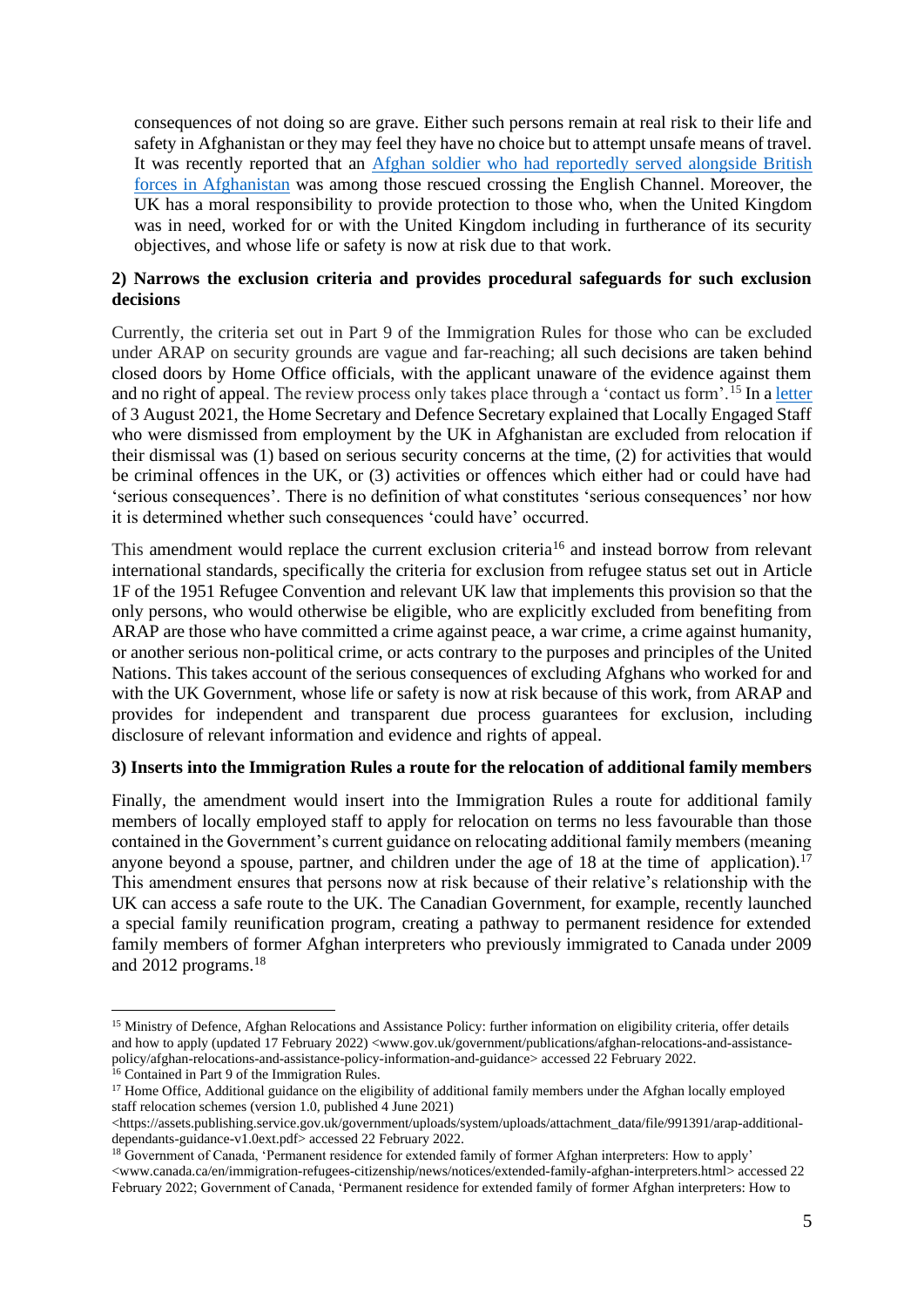We are aware of a number of cases of additional family members of relocated Afghans who worked with the UK Government in Afghanistan who say they face a real risk of harm and are desperately in need of a safe pathway out of Afghanistan to the UK. According to the Sulha Alliance, one former interpreter for the British Army is, for instance, seeking to bring his under-age siblings and parents over to the UK as there are verifiable concerns about their safety and security because of the work he did. His family has a history of being targeted by the Taliban, including threat letters and one of his younger siblings (a minor) has reported being tortured, threatened, and beaten by the Taliban for 10 days, which has forced several family members, including children, to flee. The family lives in fear of being targeted again by the Taliban and does not feel safe to return to the family home given that people know of the main applicant's work with the military and the history of targeting. A younger sibling mostly stays inside due to fear, and the applicant's sisters are no longer able to attend any educational facilities.

## **The UK's alternative scheme, ACRS, is limited and is no substitute for a sufficiently broad and clear ARAP**

Our amendment ensures that any person who worked alongside, in partnership with or closely supporting and assisting the UK Government or for a British-based organisation or institution founded by, funded by or otherwise connected to the UK Government, including those who made a vital contribution to the UK's human security objectives in Afghanistan, falls within the ARAP scheme if they meet the relevant conditions. Although the ACRS now includes a specific referral pathway for resettling those at risk who supported the UK and international community effort in Afghanistan, notably British Council staff, GardaWorld contractors and Chevening alumni, there are two clear reasons why the ACRS cannot be a replacement for a sufficiently broad ARAP scheme.

Firstly, the UK Government has three categories of persons who will be assisted under the ACRS scheme and those who fall within the above-mentioned category (the third category for those at risk who supported the UK and international community effort in Afghanistan, notably British Council staff, GardaWorld contractors and Chevening alumni) will not be considered for resettlement until Spring 2023, leaving them living in fear and at real risk to their life and safety in the interim because of their work for or with the UK Government in Afghanistan.

Secondly, as noted above, the number of places under the ACRS is much lower than anticipated, with the Home Office now declaring that the first to be resettled and counted towards the 20,000 places under the scheme are those who have already been evacuated to the UK, while more places will be taken by those already authorised for evacuation but who were not previously able to board flights to the UK.<sup>19</sup>

#### **Contacts**

Yasmine Ahmed Dr Emilie McDonnell Human Rights Watch Human Rights Watch Direct Line: 07531 405 665 Direct Line: 02076 184 709 Email: [ahmedy@hrw.org](mailto:ahmedy@hrw.org) Email: [mcdonne@hrw.org](mailto:mcdonne@hrw.org)

Dr Sara de Jong Calvin Ruysen

apply' [<www.canada.ca/en/immigration-refugees-citizenship/services/refugees/afghanistan/permanent-residence-extended](https://www.canada.ca/en/immigration-refugees-citizenship/services/refugees/afghanistan/permanent-residence-extended-family/apply.html)[family/apply.html>](https://www.canada.ca/en/immigration-refugees-citizenship/services/refugees/afghanistan/permanent-residence-extended-family/apply.html) accessed 22 February 2022.

<sup>19</sup> UK Visas and Immigration and Home Office, 'Afghan citizens resettlement scheme' (updated 6 January 2022) [<https://www.gov.uk/guidance/afghan-citizens-resettlement-scheme>](https://www.gov.uk/guidance/afghan-citizens-resettlement-scheme) accessed 22 February 2022.